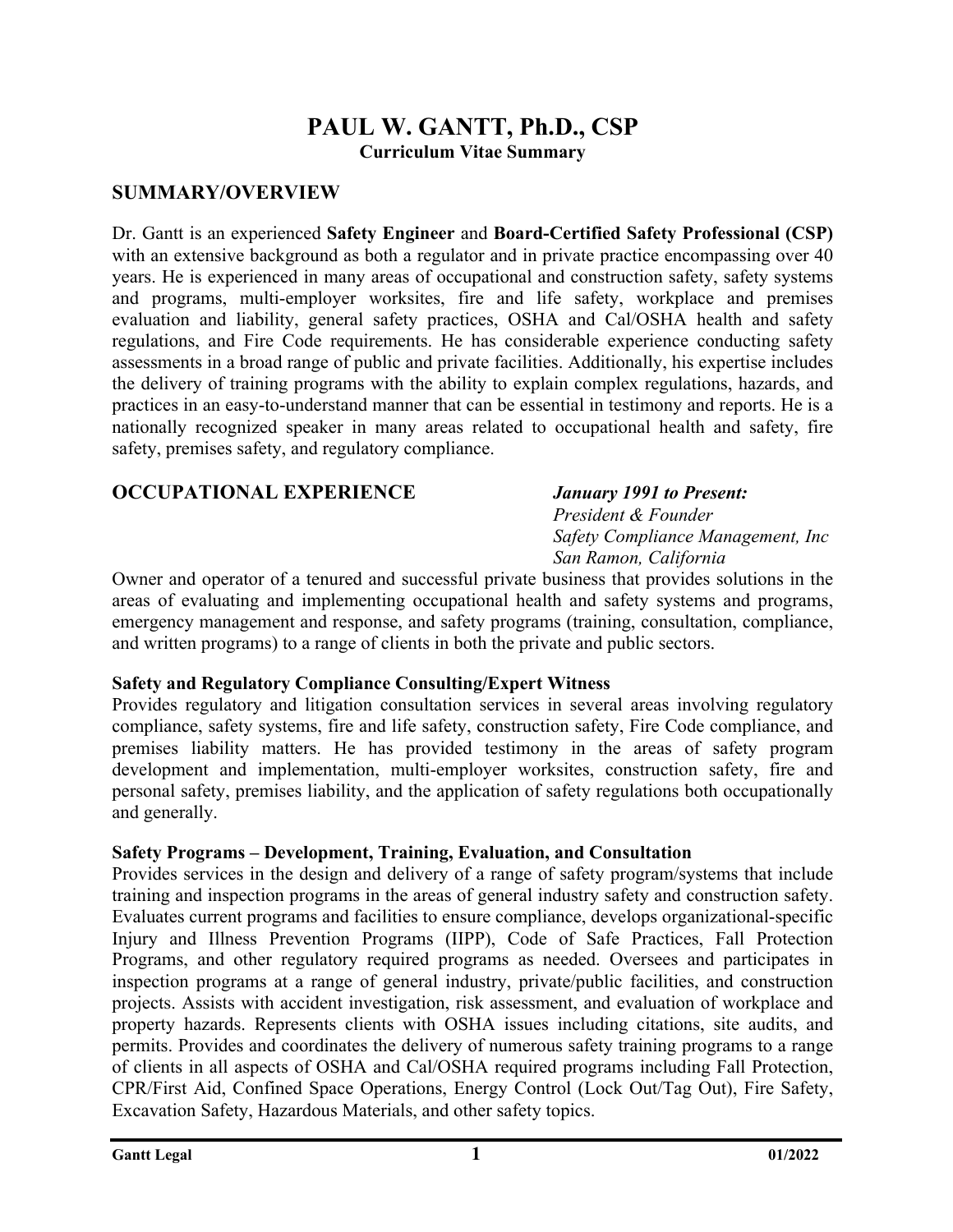# **PAUL W. GANTT Curriculum Vitae (Cont.)**

#### *March 1978 to July 1992: California Fire Service: Four Departments* **Positions Held:**

- Fire Chief (Acting) Deputy Fire Chief Fire Division Chief
- 
- Fire Marshal Fire Training Officer Fire Battalion Chief
- 
- Fire Captain Firefighter/Paramedic
- 
- 
- Held increasingly responsible positions in four California fire departments. Managed the operations of the Fire Department as the Chief in charge of Fire Operations, Fire Prevention, Fire Training, Public Education, Hazardous Materials enforcement, Administration, and Safety. Served as Training Officer and Instructor in several Regional Fire Academies and colleges.

# **EDUCATION/CERTIFICATIONS**

- Doctor of Philosophy (Ph.D.), Multidisciplinary Human Services, Capella University, April 2019.
- Master of Engineering (M.Eng.), Advanced Safety Engineering and Management. The University of Alabama, Birmingham, 2014.
- Bachelor of Public Administration (BPA), The University of San Francisco, 1988.
- Associate of Science (AS), Fire Science. Solano College, 1981.
- Certified Safety Professional (CSP). Board of Certified Safety Professionals (BCSP), #19001, 2006.
- Certified Instructional Trainer (CIT). BCSP, #13001, 2013.
- Construction Health and Safety Technician (CHST). BCSP, #C3565, 2013.
- Professional Member American Society of Safety Engineers (ASSE) (#13536), since 1999.
- Advanced Certificate of Achievement, Fire Science. Solano College, 1982.
- Certified Auditor OHSAS 18001 Safety Systems.
- Certified Fire Officer, Public Education Officer, Fire Instructor, and Fire Prevention Officer Office of the California State Fire Marshal.
- Registered Environmental Assessor, Class I California EPA, # REA I-06538, 1996-2012.
- Community College Lifetime Teaching Credentials Fire Technology, #251342 and Health and Related Technologies, #267782.
- Emergency Medical Technician 1 Instructor/ Mobile Intensive Care Paramedic (Previous).
- Instructor Levels I and II Office of the California State Fire Marshal.

# **HONORS/MEMBERSHIPS (Past/Present)**

- Professional Member -American Society of Safety Engineers/Professionals (ASSE/ASSP).
- Member National Safety Council (NSC).
- Member National Fire Protection Association (NFPA).
- Committee Member. *ANSI/ASSP Z590.3 – 2021 Prevention through Design. Guidelines for Addressing Occupational Risks in Design and Redesign Processes*.
- Life Member California Fire Training Officers' Association.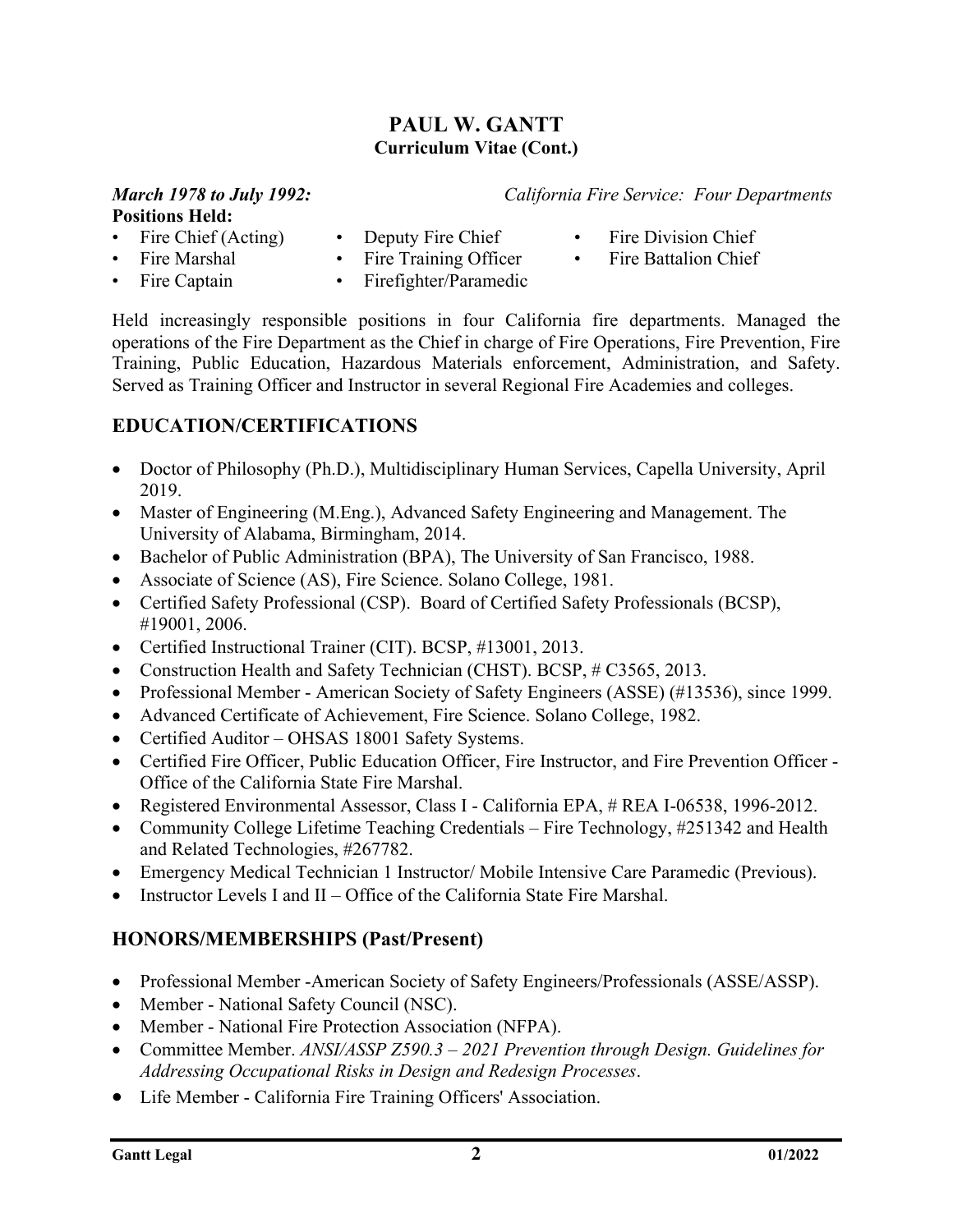# **PAUL W. GANTT Curriculum Vitae (Cont.)**

# **TEXTS AND PROFESSIONAL ARTICLES AUTHORED**

- 1. Gantt, P. (2019). *The Value Proposition of a Certified Safety Professional: Implications for Organizations and the Safety Professional.* (Doctoral dissertation, Capella University).
- 2. Gantt, P. (2009) *Hazardous Materials; Regulations, Response, And Site Operations* (2nd ed.)*.* Independence, KY: Delmar/Cengage. Note: Also authored 1st Edition 1999.
- 3. Gantt, P. (2014). "*PS Asks*." Professional Safety. 59(5), 28-30.
- 4. Gantt, P. (2013). "*Expert Witness 101: Beginning the Process*." Advisor Technical Publication of the Consultancy Practice, American Society of Safety Engineers*.* 12(3).
- 5. Gantt, P. (2013). "*Expert Witness 201- Avoiding the Pitfalls*." Advisor Technical Publication of the Consultancy Practice, American Society of Safety Engineers*.* 13(1).
- 6. Gantt, P. (2014). "*Expert Witness 301- Tips to Help You Become A Successful Expert Witness.*" Advisor – Technical Publication of the Consultancy Practice, American Society of Safety Engineers*.* 13(2).
- 7. Gantt, P. (2010). "*Expert Witness 201- Achieving Success in a Time of Economic Downturn."* Advisor – Technical Publication of the Consultancy Practice, American Society of Safety Engineers*.* 10(1).
- 8. Gantt, P. & O'Connell, M. (2012). "*Safety DNA.*" Advisor Technical Publication of the Consultancy Practice, American Society of Safety Engineers. 12(2).
- 9. Gantt, P. & Gantt, R. (2012). *"Disaster Psychology – The Myths of Panic."* Professional Safety. 57(6). (pp. 42-49).
- 10. Gantt, P. (2006-2008)*. "Confined Space Activities*.*" (*7-part series). Carolina Fire Journal.  $20(4)$ . –  $22(3)$ .
- 11. Gantt, P. (2016). *"The Role of the International Fire Code in Promoting Safety: What Safety Practitioners Need to Know."* Proceedings of Safety 2016: The American Society of Safety Engineers Professional Development Conference. Des Plaines, IL: ASSE.
- 12. Gantt, P. (2015). *"Safety, Not Good Enough."* Proceedings of Safety 2015: The American Society of Safety Engineers Professional Development Conference. Des Plaines, IL: ASSE.
- 13. Gantt, P. (2014). "*Safety by Accident: A Call to Action For The Safety Profession."*  Proceedings of Safety 2014: The American Society of Safety Engineers Professional Development Conference. Des Plaines, IL: ASSE.
- 14. Gantt, P. (2013). *"There Is No Glory in Fighting a Fire That Could Have Been Prevented. Using The ANSI/ASSE Z590.3-2011 Process in Your Safety Prevention Programs."*  Proceedings of Safety 2013: The American Society of Safety Engineers Professional Development Conference. Des Plaines, IL: ASSE.
- 15. Gantt, P. (2012). *"Now What? Case Studies on How to Be Successful As An Expert Witness*.*"* Proceedings of Safety 2012: The American Society of Safety Engineers Professional Development Conference. Des Plaines, IL: ASSE.
- 16. Gantt, P. & Gantt, R. (2011). *"Disaster Psychology – The Myths of Panic*." Proceedings of Safety 2011: The American Society of Safety Engineers Professional Development Conference. Des Plaines, IL: ASSE.
- 17. Gantt, P. (2010). "*Expert Witness 201*." Proceedings of Safety 2010: The American Society of Safety Engineers Professional Development Conference*.* Des Plaines, IL: ASSE.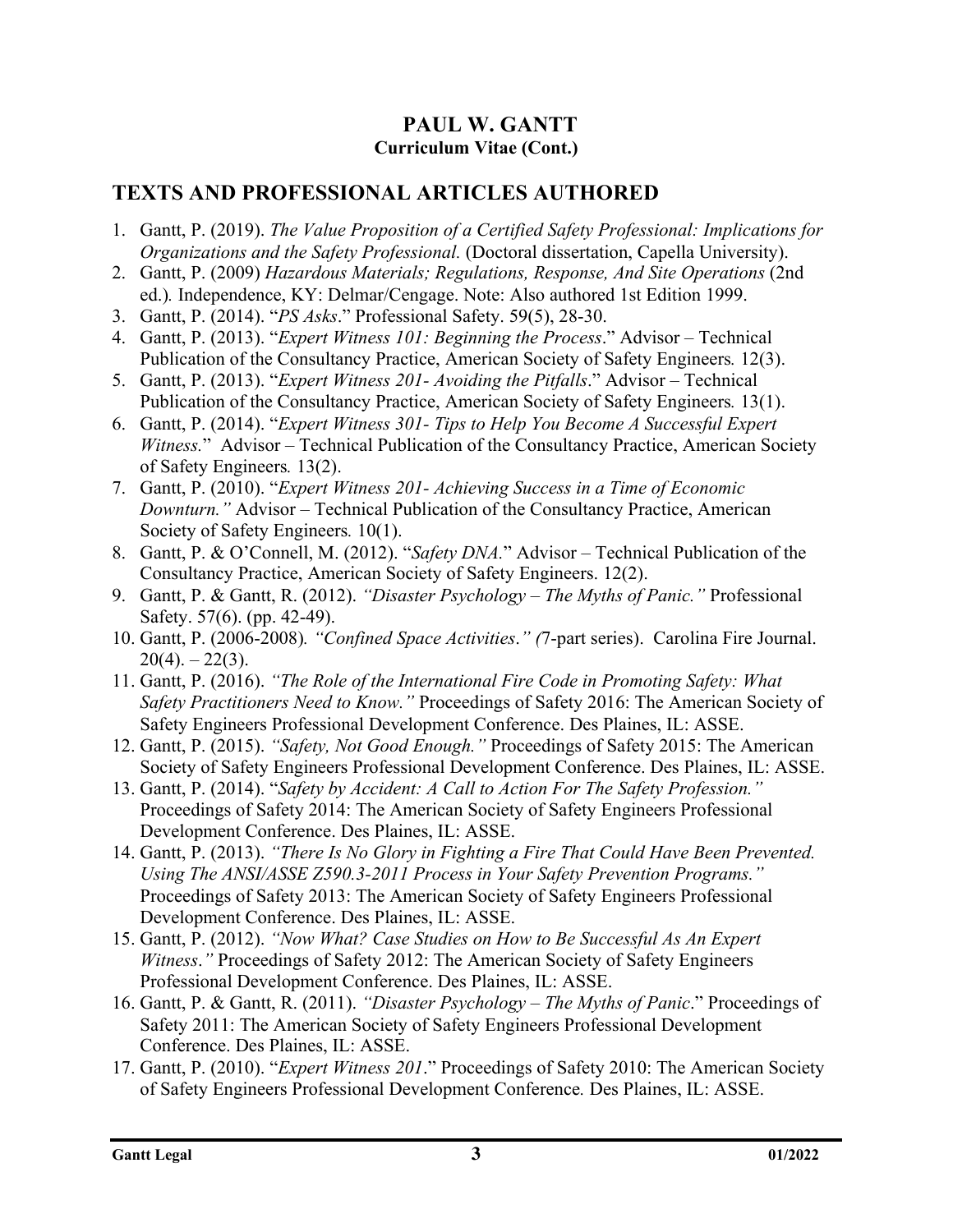## **PAUL W. GANTT Curriculum Vitae (Cont.)**

# **TEXTS AND PROFESSIONAL ARTICLES AUTHORED (Cont.)**

- 18. Gantt, P. (2009). "*Expert Witness 101*." Proceedings of Safety 2009: The American Society of Safety Engineers Professional Development Conference*.* Des Plaines, IL: ASSE.
- 19. Gantt, P. (2008). "*30-Second Rules for Hazardous Materials Response*." Proceedings of Safety 2008: The American Society of Safety Engineers Professional Development Conference. Des Plaines, IL: ASSE.
- 20. Gantt, P. (2007). "*Multi-Employer Worksites: The Need to Effectively Pre-Qualify Contractors.*" Proceedings of Safety 2007: The American Society of Safety Engineers Professional Development Conference*.* Des Plaines, IL: ASSE.
- 21. Gantt, P. (2006). "*What am I Supposed to Do? HazMat Incident Command Made Simple.*" Proceedings of Safety 2006: The American Society of Safety Engineers Professional Development Conference. Des Plaines, IL: ASSE.
- 22. Gantt, P. (2005). "*ICS For Dummies*." Proceedings of Safety 2005: The American Society of Safety Engineers Professional Development Conference*.* Des Plaines, Il: ASSE.